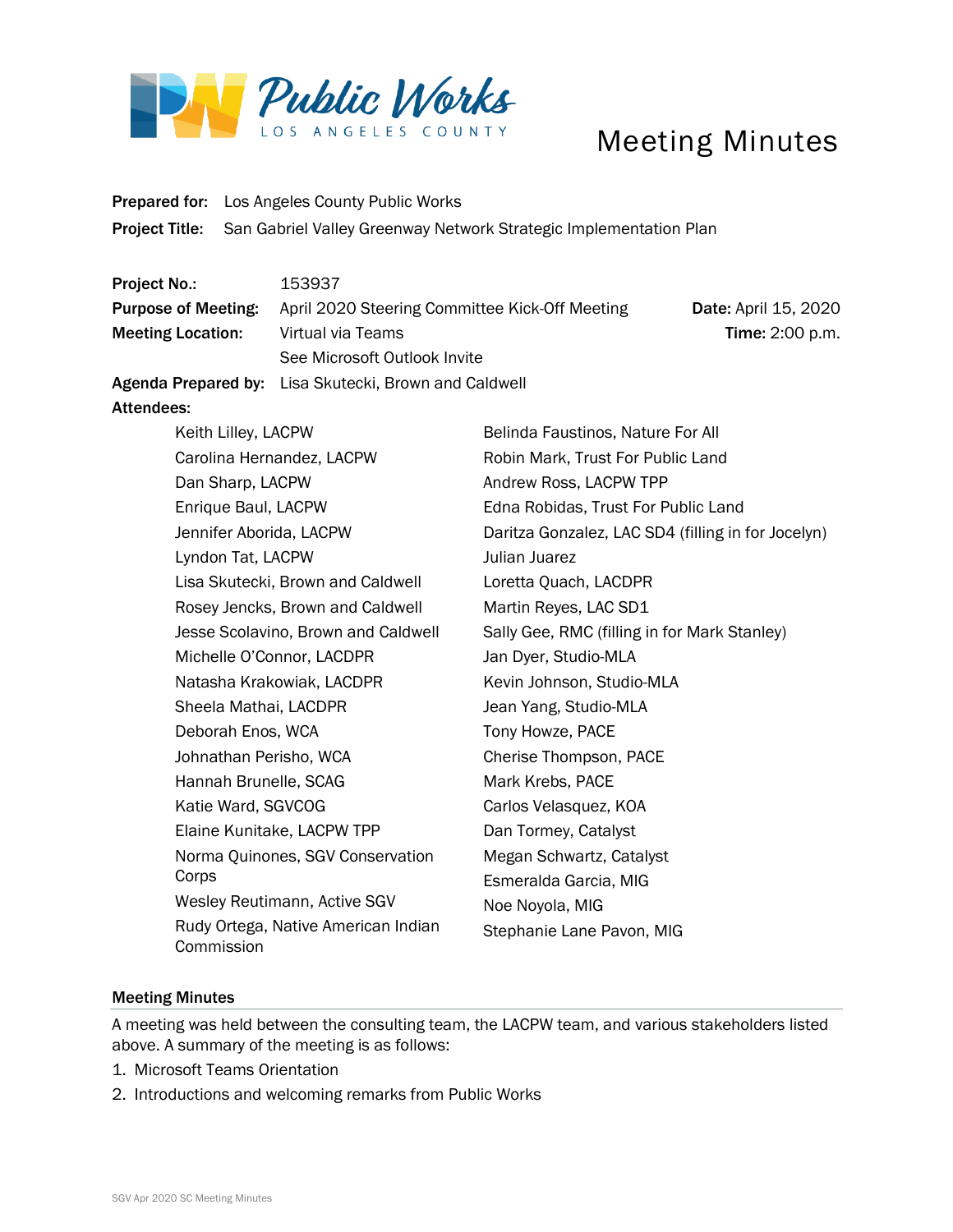- a. Keith Lilley gave opening remarks regarding the current events and the San Gabriel Valley Greenway Network Strategic Implementation Plan.
- b. Participants introduced themselves using webcams, attendees are listed above.
- 3. PowerPoint Presentation

Lisa Skutecki the consultant Project Manager gave an overview of the project and reviewed the meeting agenda.

- a. Scope of Project
	- i. Lisa describes overview of project scope and each component.
	- ii. Project process is to analyze, prioritize, and guide Greenway development.
	- iii. Keeping the Americans with Disabilities **Act** (**ADA**) in mind and want to include approved art into new projects.
	- iv. The conditions of the infrastructure and right-of-way will vary and will be assessed as part of the project's analysis.
	- v. Community engagement remains a high priority and will adapt to a virtual platform due to the current crisis.
	- vi. Belinda requested that the team use more SGV imagery in the presentation rather than Lower LA River. This sentiment is also held by Active SGV.
	- vii. Hannah asks: Does this plan include analysis of regional connectivity, or connections to local active transportation networks? She suggested that if the plan doesn't include this that the SCAG assist with this effort.
	- viii. Regional connectivity will be part of the prioritization process.
- b. Project Schedule
	- i. Lisa reviewed the schedule and noted the work under way, and what lays ahead.
	- ii. The project team will share a schedule of the next three to five-months with the STAC members after the meeting.
- c. Community Engagement
	- i. The engagement specialists on the team explained that community engagement will proceed while keeping in mind the need for social distancing.
	- ii. The goals for community engagement is to reach out to the community for their understanding and input.
	- iii. There is a three-phase engagement process which will help communities see how these greenways will improve the community.
	- iv. Martin asks: How are we connecting with community partnerships?
	- v. Esmeralda responds: Phone conversations with leaders of groups to identify how they communicate currently with members and planning how we will get materials to members that don't have technology easily accessible.
	- vi. Belinda: Nature For All has adopted a plan to pay constituents for their involvement.
	- vii. Next STAC meeting will be heavily focused on community engagement
- d. Task 3 Compilation of Studies
	- i. The team presented a map showing known projects in the area.
	- ii. Wes asks: Will this planning process include any actual project design? 30%, 60%? Many of the communities we work with have been asking for greenways for a decade or more,